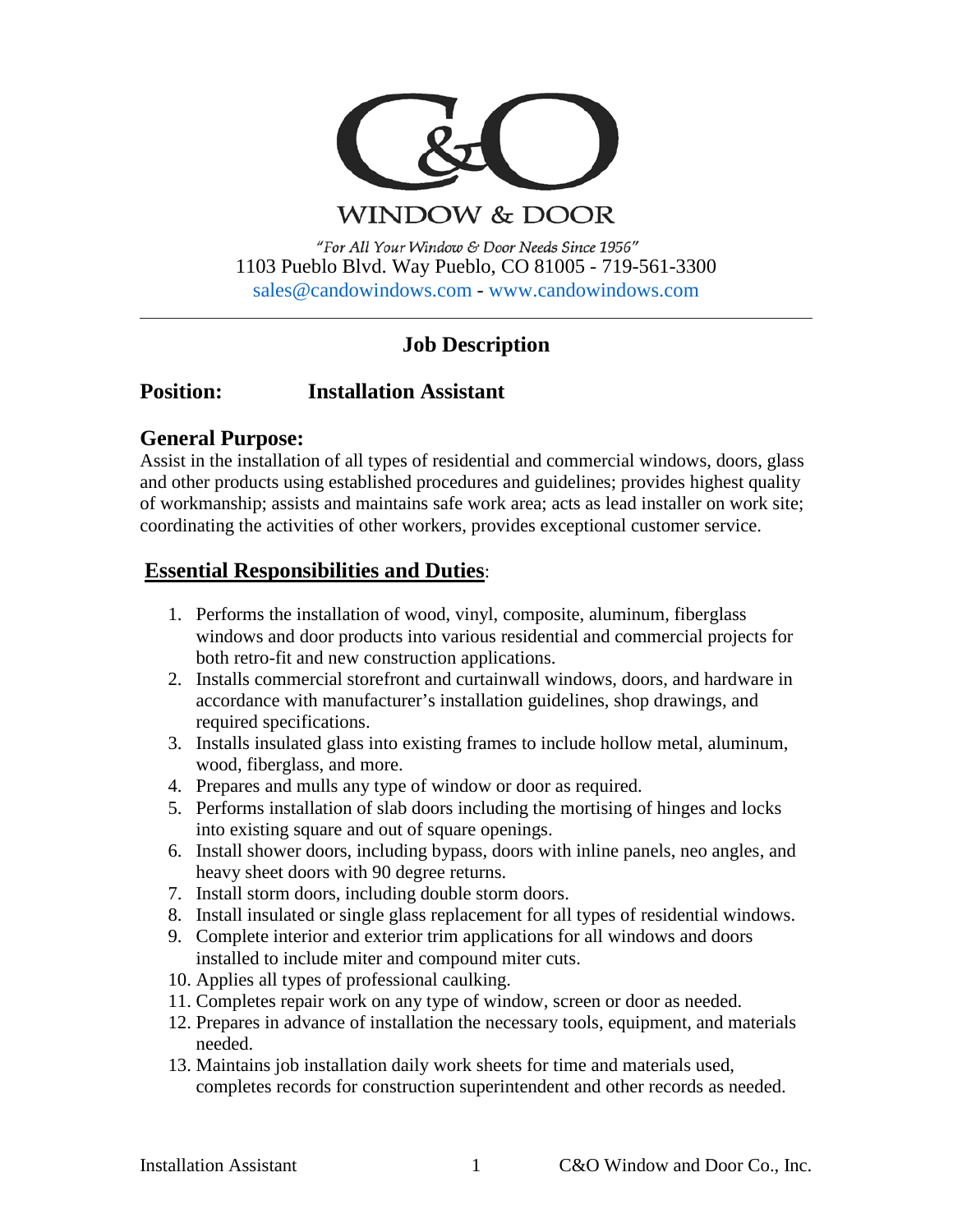- 14. Coordinates installation with customer, office personnel, other installers, warehouse and delivery personnel on daily activities scheduled.
- 15. Performs a variety of general labor duties including keeping job site clean and safe, disposing of unnecessary materials.
- 16. Maintains vehicle, equipment, and tools in working order.
- 17. Provides and requests information from customers and/or contractors as needed.
- 18. Perform related duties and responsibilities as required.

## **Job Qualifications:**

#### **Knowledge of:**

- OSHA safety policies and compliance with safety requirements.
- Basic interpretation of blueprints, detail sheets, fabrication, and flashing applications and construction worksites.
- All safety requirements and hazardous safety glazing applications and locations.
- Installation Specifications for product and materials sold.
- Power tools and equipment, including table saw, chop saws, circular saws, reciprocating saws, and all other tools associated with the installation of all types of window and doors.
- Basic mathematical calculations.
- Building codes and regulations.

#### **Ability to:**

- Deliver exceptional customer service.
- Decide, establish, lay out and plan the activities and materials required for proper installations.
- Analyzes and resolves work site problems, or assists others to solve installation problems.
- Coordinate and lead the activities of other workers on the job site.
- Cut stucco, siding, and work with masonry openings and all other exterior fascia.
- Safely set up and use scaffolding or operate power lifts.
- Operate all power tools and equipment.
- Establish and adjust work procedures to meet installation schedules.
- Understand and follow oral and written instructions.
- Present technical information to management, co-workers, customer, and/or contractors in an accurate and effective manner.
- Read and understand technical forms, blueprints, manufacture documents, and specifications.
- Communicate clearly and concisely, both orally and in writing.
- Understand and maintain confidentiality of company information/records.
- Analyze and interpret applicable installation information.
- Establish and maintain effective working relationships.
- Lift up to 100 lbs. with assistance or up to 50 lbs unassisted.